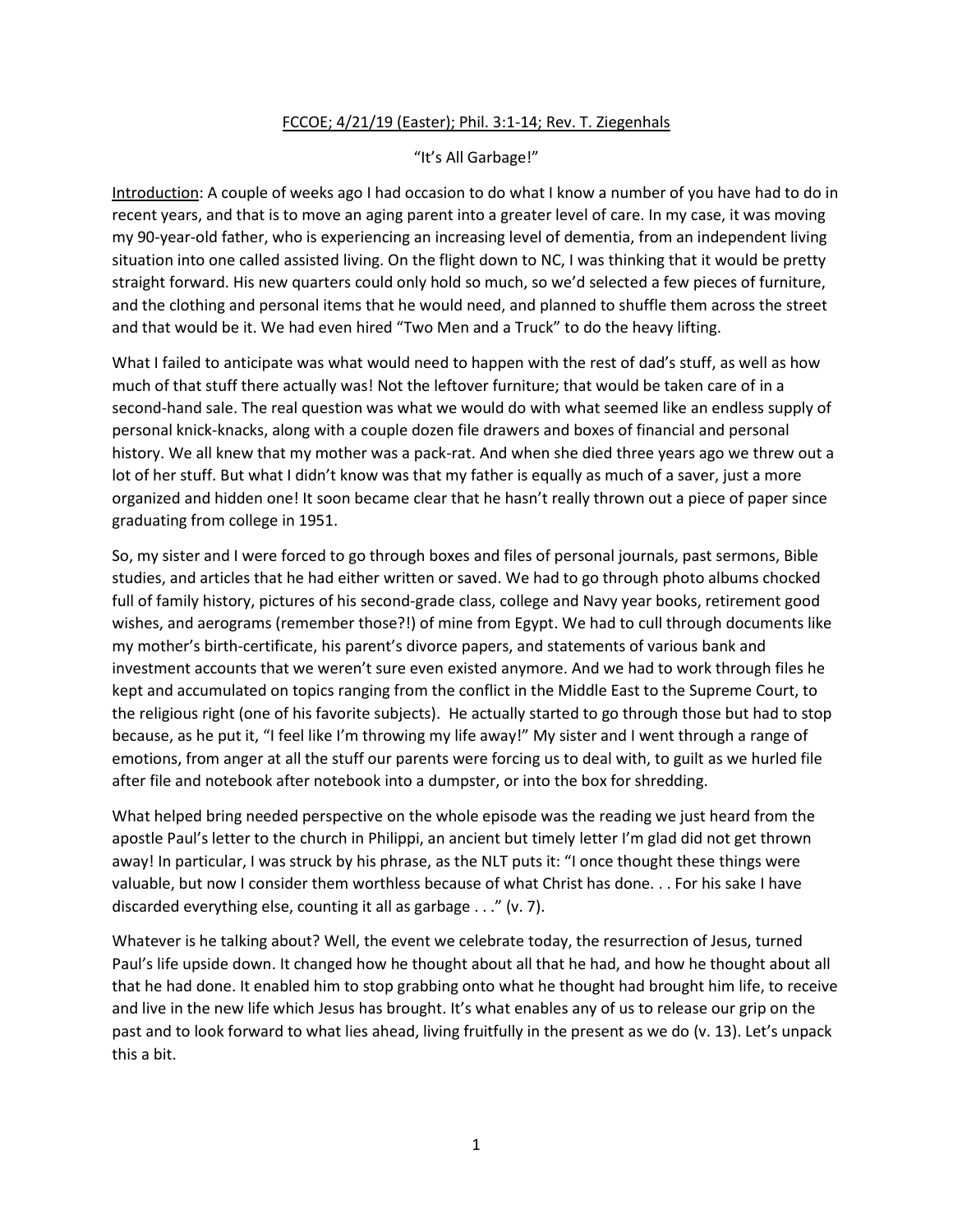## I. The Grip of Ancestry and Achievements

A. In this section of his letter, Paul is taking to task those who had come to believe that a relationship with the living God was based upon one's ancestry and achievements, by who you were and what you had done. The sign of such ancestry, the mark of being one of the chosen people known as Israel, was not a birth certificate or marriage license, it was circumcision. And so it seems that this group was declaring that if you were a Gentile Christian, in order to become truly included in the people of God, you first need to get circumcised, as well as adopt other Jewish ceremonial and cultural customs, like dietary laws and the observance of special days and feasts. Such a view also led its adherents into the quagmire of human achievement and self-salvation, as many had come to believe that it was by these practices, by what one did, that one's standing with God was gained and strengthened.

B. Paul was so troubled and concerned by this way of thinking that he called those who were pushing this kind of self-help spirituality "dogs," "people who do evil," and "mutilators." He held nothing back because he knew that if his readers followed this way of thinking, their relationship with the living God was in danger. It's important to note here that Paul is not being anti-Jewish. Paul, actually, was as Jewish as they come, both in terms of his ancestry and his achievements. In vv. 5-6 we see him open up the "boxes" filled with his ethnic purity and past achievements. As for his purity, he was a Jew by birth and had been circumcised as an infant at just the right time. He could trace his Jewish heritage back 2,000 years to the original twelve tribes. Not only that but his family was from the tribe of Benjamin, the tribe out of which the first king of Israel had been selected—Saul—after whom Paul had most likely originally been named. As for his accomplishments, he had become a part of the extreme law-abiding group called the Pharisees, he had actively persecuted the upstart Christian church, and was as obedient to the law given through Moses as humanly possible.

## II. The Freedom of Death and Resurrection

A. As far as ancestry and achievements, there was none better than Paul. Yet, all that stuff, says Paul, all of that ancestry and all of those achievements that I used to think were highly valuable I now consider to all be garbage. I have tossed them all in the dumpster and am free from them. True circumcision, Paul had come to learn, is circumcision of the heart. Human effort is not what gets us to God; what Jesus has done through his death and resurrection is what God has done to get him to us. Our righteousness—our right standing with God, God's way of making us right with himself—comes as we embrace through faith what Jesus has done for us, and respond to his invitation to join his family, not as we do any number of things for him or point to our own ancestry.

B. It's not that Paul holds his past to be unimportant. It shaped who he had become and was the foundation for all he had come to believe. And what he had come to believe is that the God of Abraham, Isaac, and Jacob had acted, in the life, death, and resurrection of Jesus, to fulfill his promise to bless the peoples of the earth, a promise begun with Abraham, in a radically unexpected way. And so now the past was not worth clinging to. His many accomplishments were not worth saving. Instead, freed from the guilty grip of possible failure, the burden of self-effort, and the ugly nationalism of ancestry, Paul wanted to forget the past and live in the present fueled by the self-giving new life and power that come out of the death and resurrection of Jesus.

Illustration: On my drive back from NC, somewhere in West Virginia, I think, I saw a huge billboard with two pictures on it: one was a beautiful sunlight sky, the other was a huge fire. And the question written